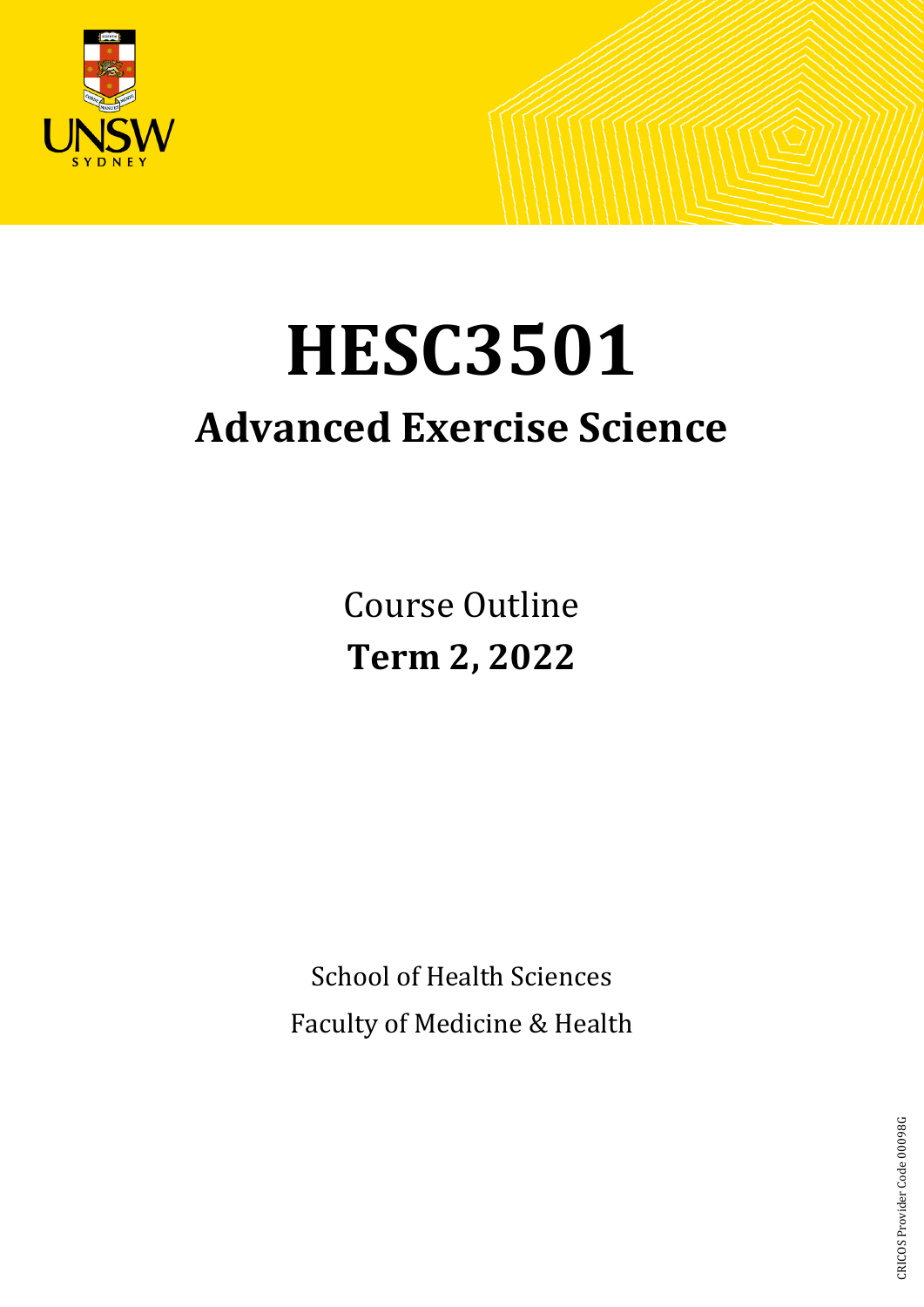# **Table of Contents**

| 1. Staff                                                                      | 3  |
|-------------------------------------------------------------------------------|----|
| 2. Course information                                                         | 3  |
| 2.1 Course summary                                                            | 3  |
| 2.2 Course aims                                                               | 3  |
| 2.3 Course learning outcomes (CLO)                                            | 4  |
| 2.4 Relationship between course and program learning outcomes and assessments | 5  |
| 3. Strategies and approaches to learning                                      | 5  |
| 3.1 Learning and teaching activities                                          | 5  |
| 3.2 Expectations of students                                                  | 6  |
| <b>Attendance Requirements</b>                                                | 6  |
| <b>Practical Classes</b>                                                      | 7  |
| 4. Course schedule and structure                                              | 7  |
| 5. Assessment                                                                 | 9  |
| 5.1 Assessment tasks                                                          | 9  |
| 5.2 Assessment criteria and standards                                         | 9  |
| 5.3 Submission of assessment tasks                                            | 10 |
| 5.4. Feedback on assessment                                                   | 10 |
| 6. Academic integrity, referencing and plagiarism                             | 11 |
| 7. Readings and resources                                                     | 11 |
| 8. Administrative matters                                                     | 11 |
| 9. Additional support for students                                            | 12 |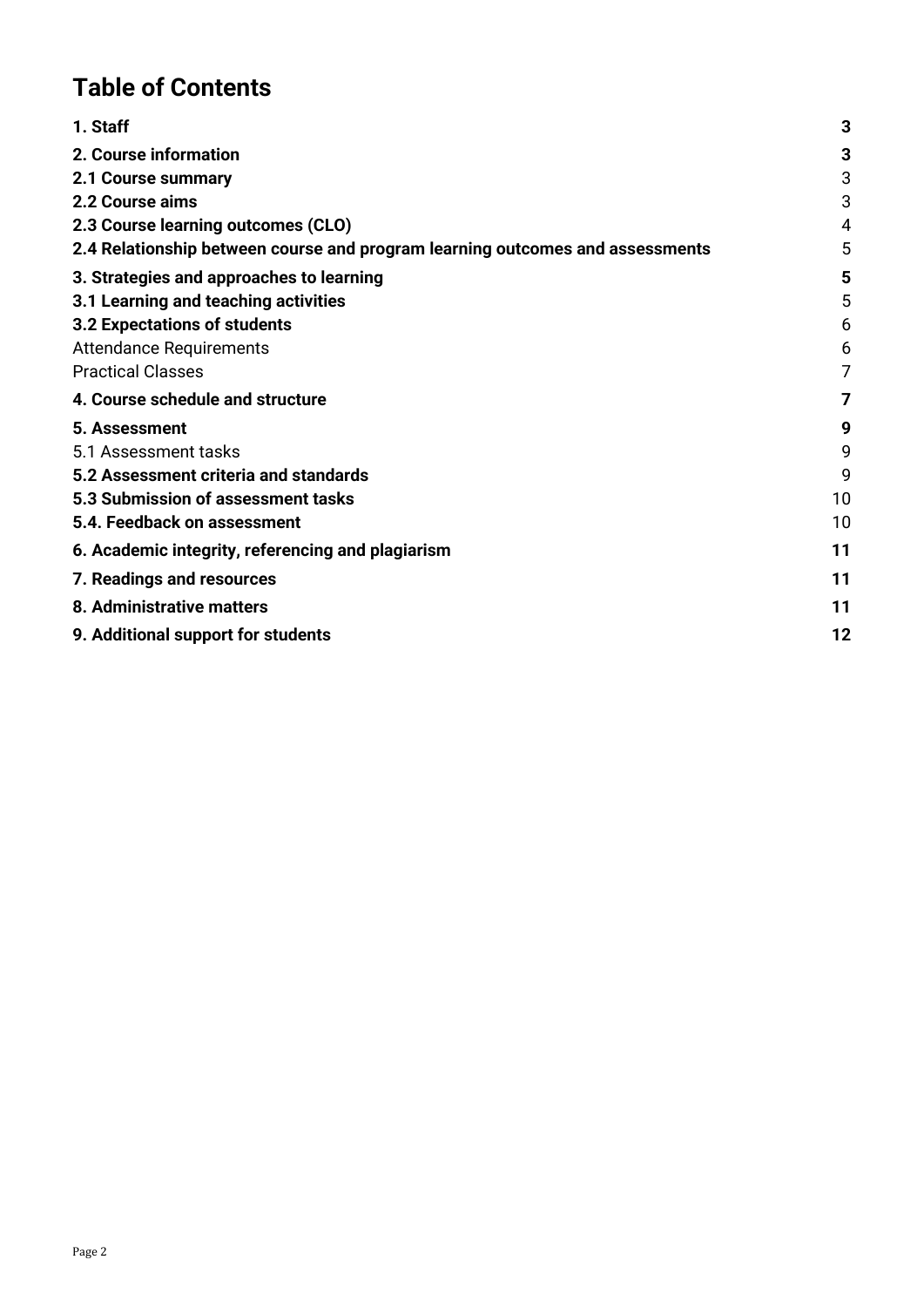# <span id="page-2-0"></span>1. **Staff**

| <b>Position</b>                | <b>Name</b>                                                        | <b>Email</b>                                                                          | <b>Consultation</b><br>times and<br><b>locations</b> | <b>Contact Details</b>                     |
|--------------------------------|--------------------------------------------------------------------|---------------------------------------------------------------------------------------|------------------------------------------------------|--------------------------------------------|
| Course<br>Convenor             | Dr Mitchell<br>Gibbs                                               | Mitchell.gibbs@unsw.edu.au                                                            | By appointment                                       | Room 202 Wallace<br>Wurth Building<br>East |
| Course<br>Convenor             | Dr Nattai<br><b>Borges</b>                                         | Nattai.borges@unsw.edu.au                                                             | By appointment                                       | Room 203 Wallace<br>Wurth Building<br>East |
| Lecturers                      | Dr Mitchell<br>Gibbs, Dr<br>Nattai Borges,<br>Dr Mandy<br>Hagstrom | Mitchell.gibbs@unsw.edu.au<br>Nattai.borges@unsw.edu.au<br>Mandy.hagstrom@unsw.edu.au |                                                      |                                            |
| Practical<br>demonstrat<br>ors | <b>Grant Holmes</b>                                                | G.holmes@unsw.edu.au                                                                  |                                                      |                                            |

#### **Practicum coordinator:**

Caroline Fitzgerald [ExPhys.prac@unsw.edu.au](mailto:ExPhys.prac@unsw.edu.au)

# <span id="page-2-1"></span>**2. Course information**

Units of credit: 6

Pre-requisite(s): HESC1511, HESC2501, and HESC2452

Teaching times and locations:<http://timetable.unsw.edu.au/2022/HESC3501.html>

## <span id="page-2-2"></span>**2.1 Course summary**

This unit focuses on advanced understanding of exercise prescription, delivery, and testing for apparently healthy and sporting populations. It covers the areas of exercise physiology, functional anatomy, and motor learning, including strength and conditioning, agility training and skill development.

## <span id="page-2-3"></span>**2.2 Course aims**

The objectives of this course are to:

1. Provide further theoretical and practical knowledge of exercise science, including the design and delivery of exercise programs and assessments to meet the specific needs of apparently healthy clients that is consistent with the ESSA Code of Professional Conduct and Ethical Practice.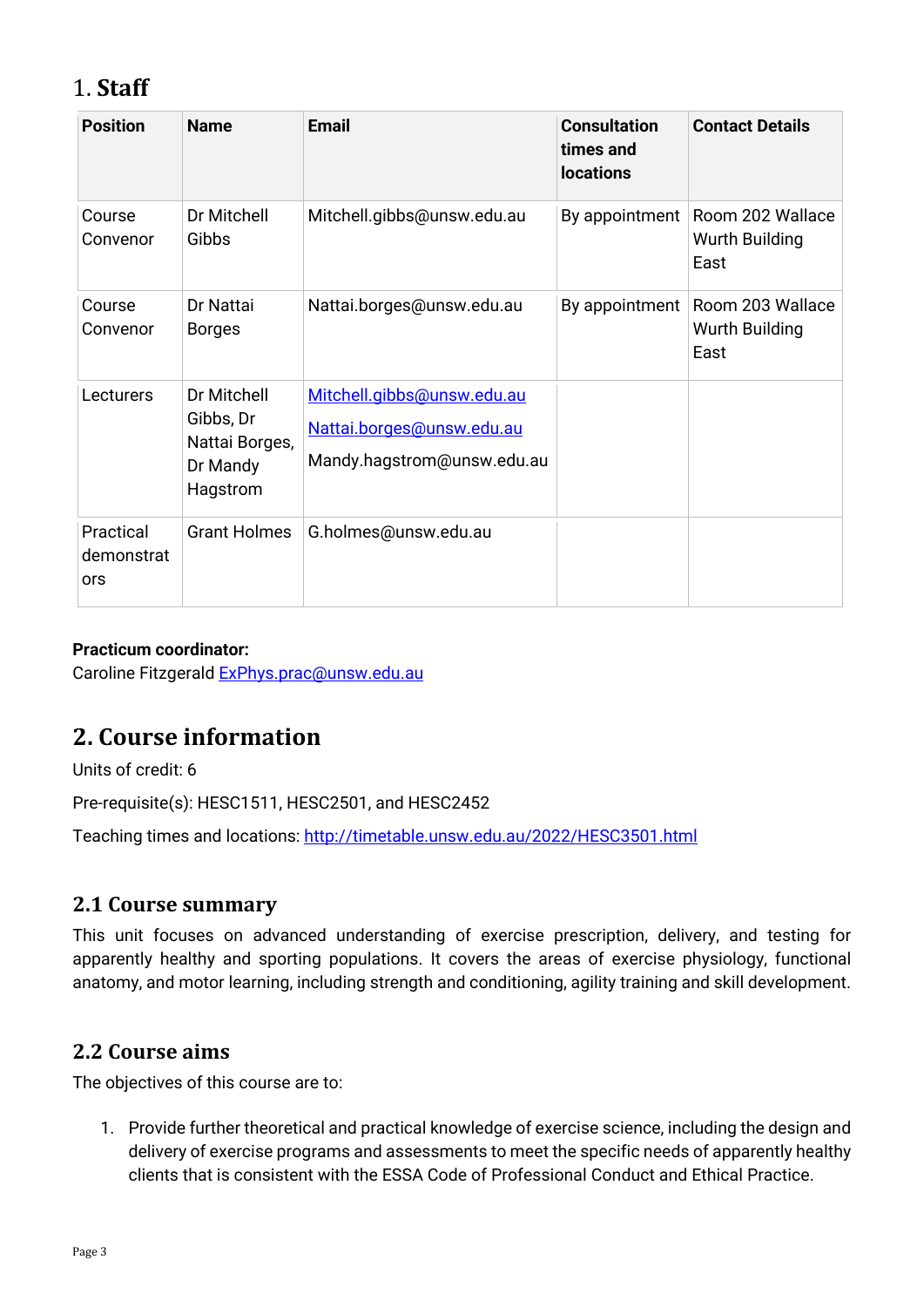- 2. Undertake Practicum hours that is within the scope of exercise science training.
- 3. Understand and apply evidence-based practice, including the ability to compile, critically evaluate, and communicate the scientific rationale for their professional decision making and service delivery.

## <span id="page-3-0"></span>**2.3 Course learning outcomes (CLO)**

At the successful completion of this course you (the student) should be able to:

- 1. Conduct accurate health and exercise evaluations, assess physical activity status, and perform common assessments appropriate for the specific needs of apparently-healthy clients, in accordance with best practice.
- 2. Integrate knowledge and evidence-based practice to prescribe physical activity and design exercise programs to maintain and promote good health and improve performance for clients across the lifespan.
- 3. Apply the principles and skill sets of exercise science, including the design and delivery of exercise programs and assessments to meet the specific needs of apparently healthy clients; and be able to adapt the delivery of an exercise prescription to respond to environmental change or change in the needs or capacities of clients.
- 4. Integrate knowledge, interpret results and communicate scientific data and movement techniques to clients effectively; and act in a manner that is sensitive to client diversity and equity, and is consistent with the ESSA Code of Professional Conduct and Ethical Practice.

**HESC3501** will develop those attributes that the Faculty of Medicine has identified as important for an Exercise Physiology graduate to attain. These include; skills, qualities, understanding and attitudes that promote lifelong learning that students should acquire during their university experience.

#### **Graduate Attributes**

- A. Research, inquiry and analytical thinking abilities
- B. The capability and motivation for intellectual development
- C. Ethical, social and professional understanding
- D. Effective communication
- E. Teamwork, collaborative and management skills
- F. Information Literacy the skills to locate, evaluate and use relevant information.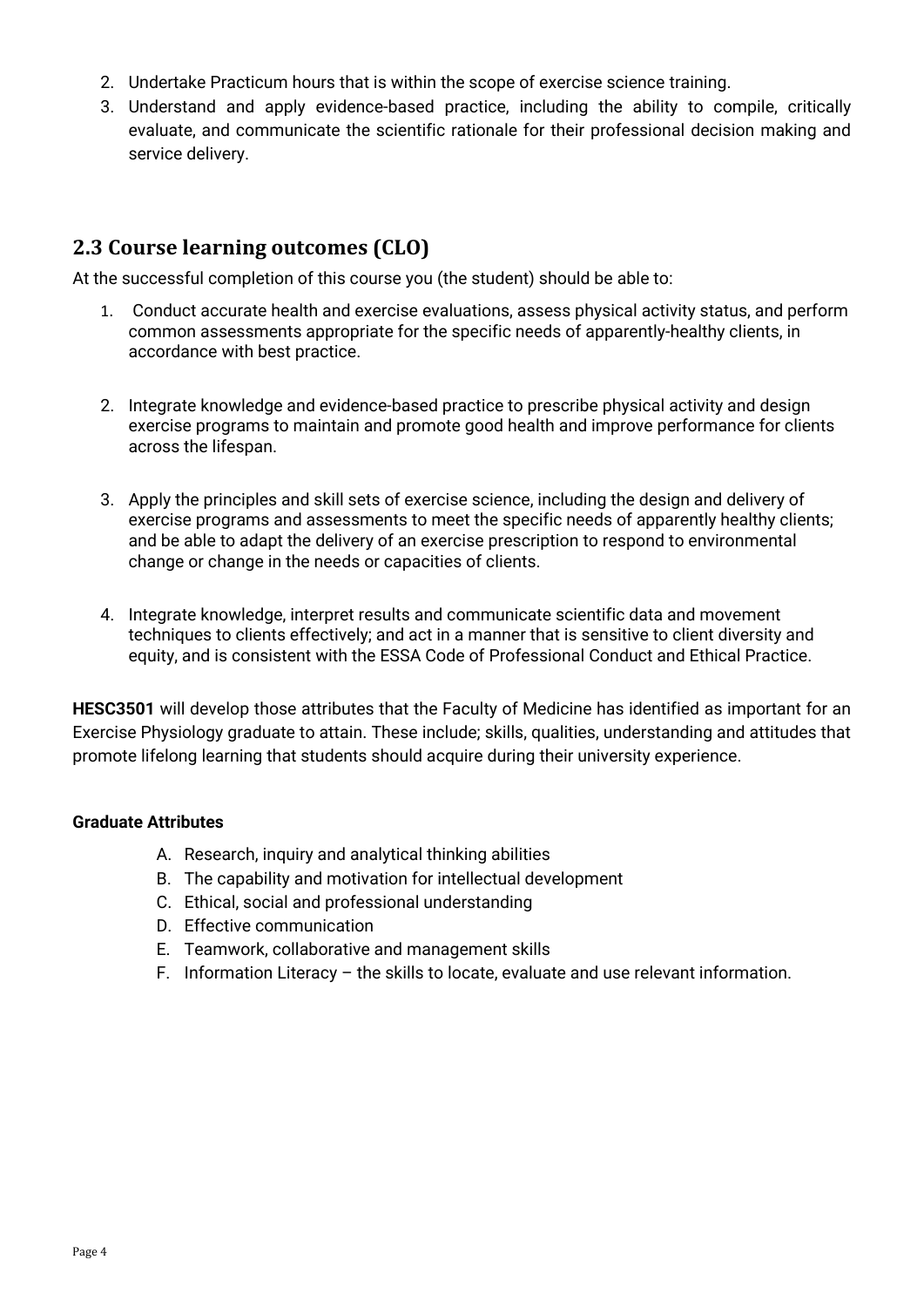# <span id="page-4-0"></span>**2.4 Relationship between course and program learning outcomes and assessments**

| <b>Course</b><br><b>Learning</b><br><b>Outcome</b><br>(CLO) | <b>LO Statement</b>                                                                                                                                                                                                                                                                                                                                              | <b>Related Tasks &amp; Assessment</b>                                                                      |
|-------------------------------------------------------------|------------------------------------------------------------------------------------------------------------------------------------------------------------------------------------------------------------------------------------------------------------------------------------------------------------------------------------------------------------------|------------------------------------------------------------------------------------------------------------|
| CLO <sub>1</sub>                                            | Conduct accurate health and exercise<br>evaluations, assess physical activity status,<br>and perform common assessments<br>appropriate for the specific needs of<br>apparently-healthy clients, in accordance with<br>best practice.                                                                                                                             | Practical skills portfolio<br><b>Practical Viva exam</b>                                                   |
| CLO <sub>2</sub>                                            | Integrate knowledge and evidence-based<br>practice to prescribe physical activity and<br>design exercise programs to maintain and<br>promote good health and improve performance<br>for clients across the lifespan.                                                                                                                                             | Individual assignment<br>Prescription / periodisation<br>write ups for clients                             |
| CLO <sub>3</sub>                                            | Apply the principles and skill sets of exercise<br>science, including the design and delivery of<br>exercise programs and assessments to meet<br>the specific needs of apparently healthy clients;<br>and be able to adapt the delivery of an exercise<br>prescription to respond to environmental<br>change or change in the needs or capacities of<br>clients. | Individual assignment<br>Prescription / periodisation<br>write ups for clients<br>Practical Viva exam      |
| CLO <sub>4</sub>                                            | Integrate knowledge, interpret results and<br>communicate scientific data and movement<br>techniques to clients effectively; and act in a<br>manner that is sensitive to client diversity and<br>equity, and is consistent with the ESSA Code of<br>Professional Conduct and Ethical Practice.                                                                   | Practical skills portfolio<br>Prescription / periodisation<br>write ups for clients<br>Practical Viva exam |

# <span id="page-4-1"></span>**3. Strategies and approaches to learning**

## <span id="page-4-2"></span>**3.1 Learning and teaching activities**

The learning and teaching philosophy underpinning this course is centred on student learning and aims to create an environment which interests and challenges students. The teaching is designed to be engaging and relevant in order to prepare students for future careers.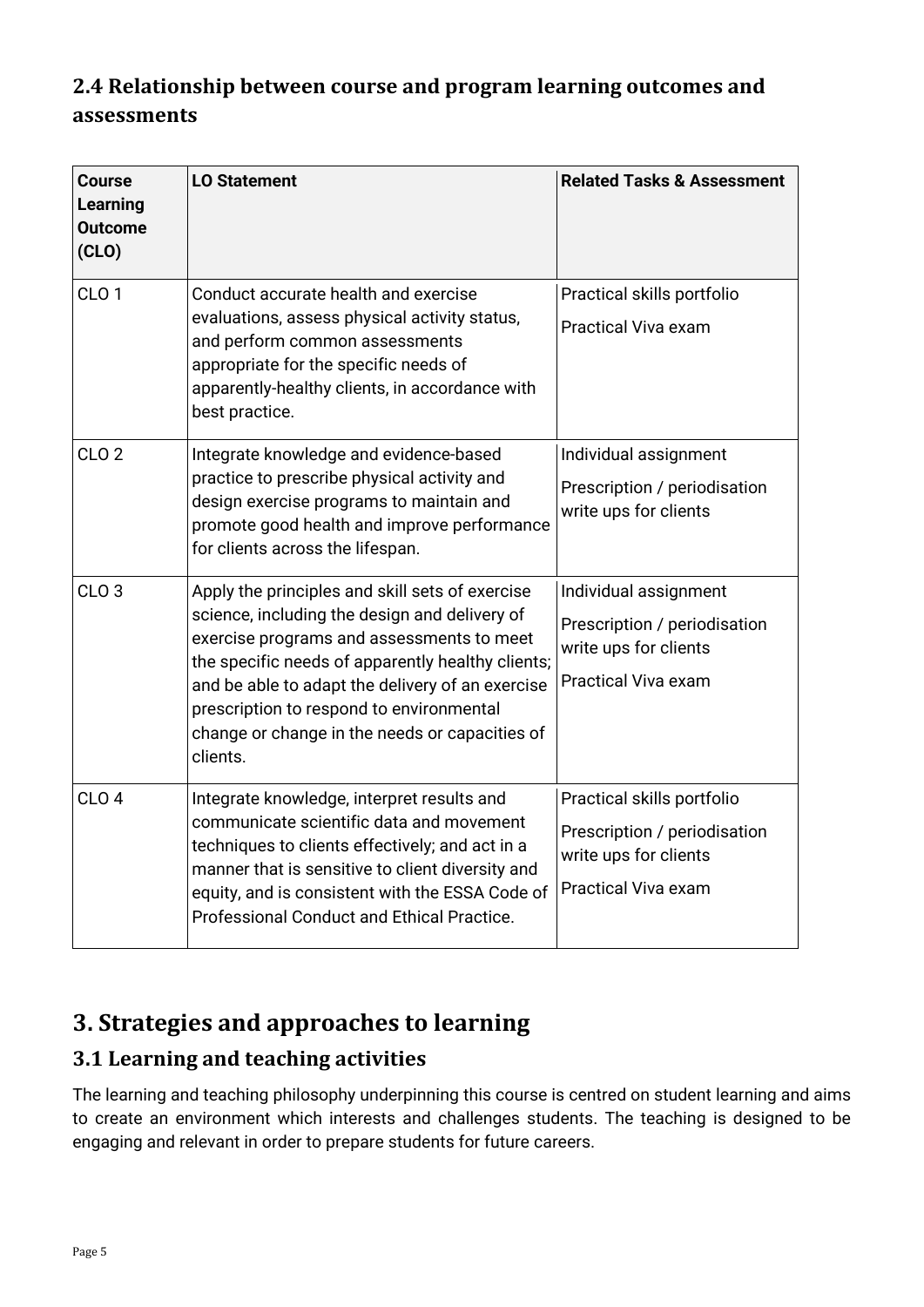Although the primary source of information for this course is the lecture material, effective learning can be enhanced through self-directed use of other resources such as textbooks and web-based sources. Your practical classes will be directly related to the lectures and it is essential to prepare for practical classes before attendance. It is up to you to ensure you perform well in each part of the course; preparing for classes; completing assignments; studying for exams and seeking assistance to clarify your understanding.

## <span id="page-5-0"></span>**3.2 Expectations of students**

Students are reminded that UNSW recommends that a 6 units-of-credit course should involve about 150 hours of study and learning activities. The formal learning activities total approximately 50 hours throughout the term and students are expected (and strongly recommended) to do at least the same number of hours of additional study.

## <span id="page-5-1"></span>**Attendance Requirements**

For details on the Policy on Class Attendance and Absence se[e Policy on Class Attendance and Absence.](https://student.unsw.edu.au/attendance)

Tutorials and Practicals are mandatory. If you fail to attend a tutorial or practical, you must follow the formal university processes and apply through UNSW special consideration. Missed classes are not handled directly by your lecturer or tutor.

Attendance at practical classes is compulsory and must be recorded in the class roll at the start of each class. Arrival more than 15 minutes after the start of the class will be recorded as non-attendance. It is your responsibility to ensure that the demonstrator records your attendance and no discussions will be entered into after the completion of the class. Satisfactory completion of the work set for each class is essential. It should be noted that non-attendance for other than documented medical or other serious reasons, or unsatisfactory performance, for more than 1 practical class during the session may result in an additional practical assessment exam or ineligibility to pass the course. Students who miss practical classes due to illness or for other reasons must submit a copy of medical certificates or other documentation to the course coordinator.

Lectures will provide you with the concepts and theory essential for understanding the evidence-based rationale for exercise prescription and testing of healthy adults and athletes. To assist in the development of the applied skills, practical classes and practicum hours will be conducted on a variety of topics. These classes allow students to engage in a more interactive form of learning than is possible in the lectures. The skills you will learn in practical classes are relevant to your development as exercise professionals.

For the online component of this course, students are directed to NSCA.com. The national strength and conditioning association, based in America, is arguably the leading governing body in the world in terms of Strength and Conditioning. For each of the topic areas, you are to watch the specific video, undertake an associated reading, and complete a short example activity to cement your learning. For each activity there will be a Moodle forum, on that forum you will post your response to the activity, you may wish to provide feedback or ask questions on fellow students' responses. Open and respectful discussion is required. These 'uploads' are not marked, however they should be completed for each of the four activities. The topics chosen here are general 'interest' areas in the field of strength and conditioning. The videos and readings should provide you with an introductory level of knowledge in the specified area of conditioning. The content covered in the online component of the course is examinable in the end of semester examination.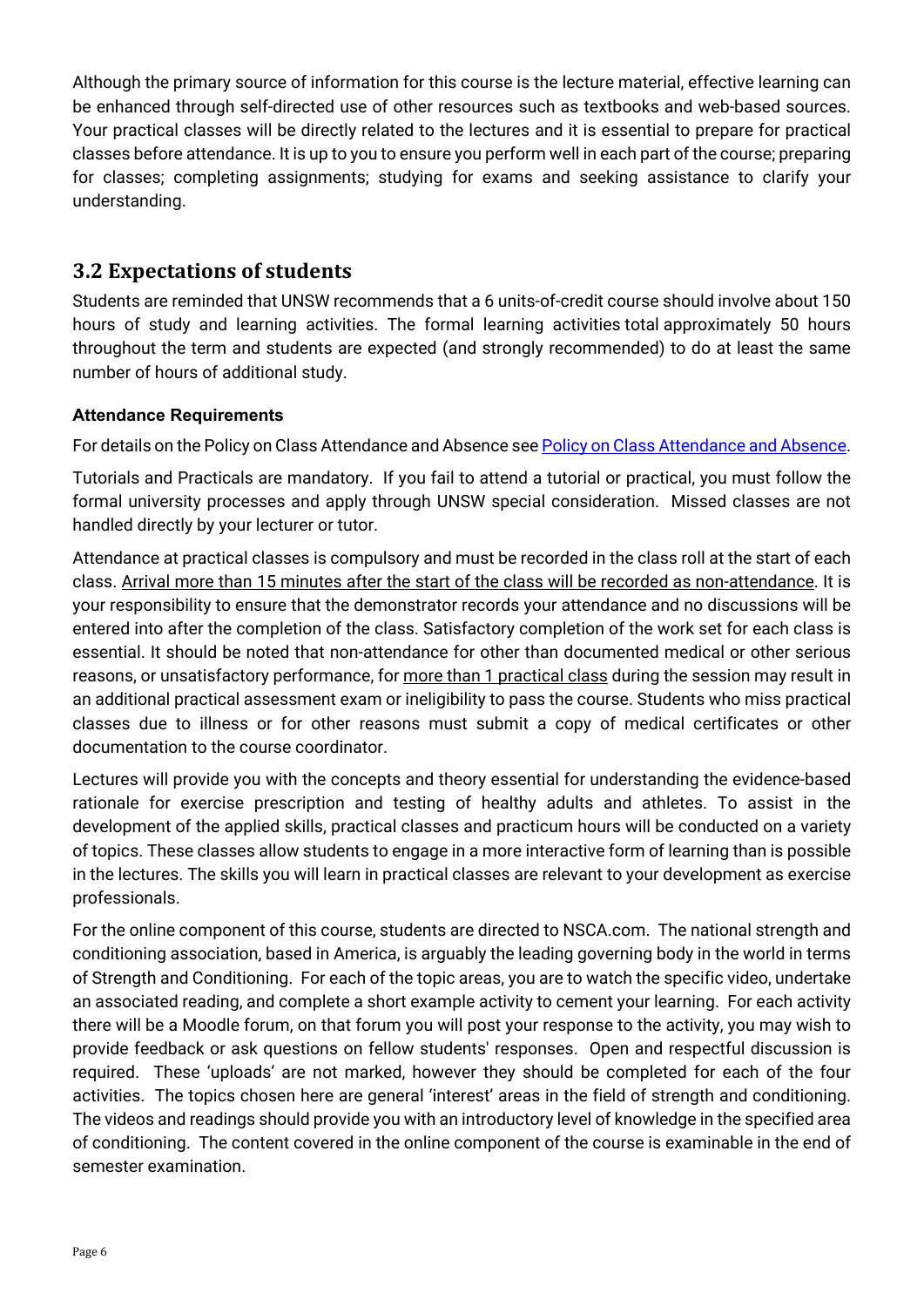#### <span id="page-6-0"></span>**Practical Classes**

The practical class is an opportunity for students to develop graduate attribute C by behaving in an ethical, socially responsible and professional manner within the practical class. Students must take due care with biological and hazardous material and make sure all equipment is left clean and functional. In the interests of safety, special attention should be paid to any precautionary measures recommended in the notes. If any accidents or incidents occur they should be reported immediately to the demonstrator in charge of the class who will record the incident and recommend what further action is required.

# <span id="page-6-1"></span>**4. Course schedule and structure**

This course consists of 50 hours of class contact hours. You are expected to take an additional 100 hours of non-class contact hours to complete assessments, readings, and exam preparation.

| <b>Week</b><br>[Date/Session] | <b>Topic [Module]</b>                       | <b>Activity [Learning opportunity]</b>                                                                                                                                                      | <b>Related</b><br><b>CLO</b> |
|-------------------------------|---------------------------------------------|---------------------------------------------------------------------------------------------------------------------------------------------------------------------------------------------|------------------------------|
| Week 1                        | Intro + RT basics and<br>testing            | <b>Tutorial: Compound lift mechanics</b><br>Practical: Squat (front, back, box,<br>goblet, etc.)                                                                                            | 1,2,3                        |
| Week 2                        | RT advanced prescription                    | Tutorial: Case study - practice ExRx<br>Practical: Deadlift (conventional,<br>Olympic, Sumo, RDL)<br>Online self-led activity: Influencing<br>the force velocity curve in athletes<br>(1hr) | 2,3,4                        |
| Week 3                        | NO CLASS - QUEENS<br><b>BIRTHDAY</b>        | Tutorial - NO CLASS<br>Practical - Free weight instruction                                                                                                                                  | 2,3,4                        |
| Week 4                        | Warm up, Cool down, and<br>athletic testing | Tutorial: Program design - novice<br>(pairs)<br>Practical: Competency assessment<br>1                                                                                                       | 1,2,3,4                      |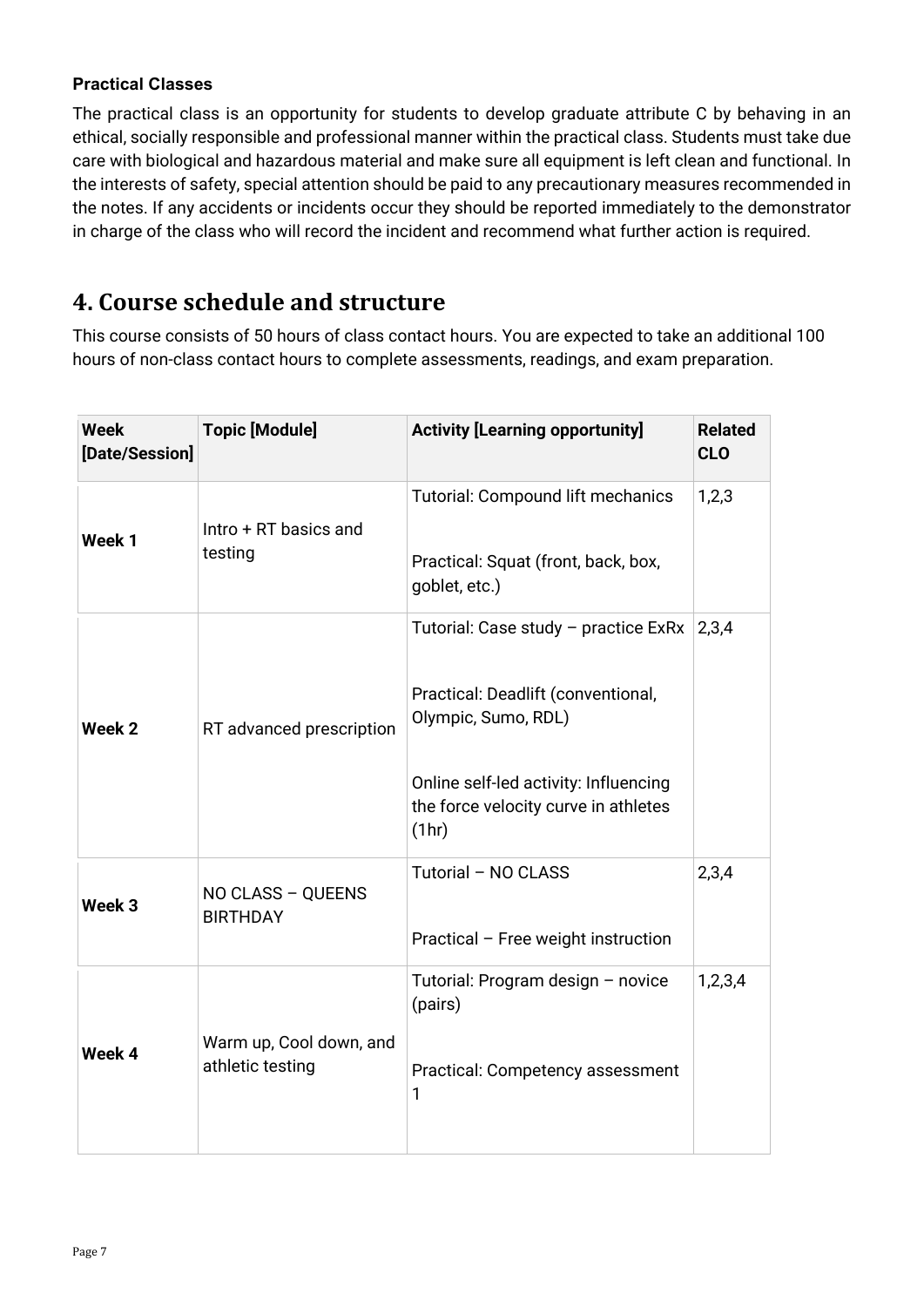|         |                                                                                        | Online self-led activity: Metabolic<br>conditioning (1.5)                                                                                                                        |       |
|---------|----------------------------------------------------------------------------------------|----------------------------------------------------------------------------------------------------------------------------------------------------------------------------------|-------|
| Week 5  | Exercise prescription and<br>training for team sports.<br>(speed + plyometrics)        | <b>Tutorial: Selecting appropriate</b><br>exercise variations 'the row'<br><b>Practical: Practice PT - Novice</b>                                                                | 2,3,4 |
| Week 7  | Periodisation                                                                          | Tutorial: Needs analysis for sport<br>Practical: Olympic lifting<br>Online self-led activity: Sleep and<br>Performance (1hr)                                                     | 1,2,3 |
| Week 8  | Case study: Periodised<br>planning and prescription<br>for an endurance athlete        | Tutorial: Planning a field-based<br>testing session for team sports<br>Practical: Strength testing and<br>speed testing                                                          | 1,2,3 |
| Week 9  | Exercise prescription for<br>youth and masters<br>athletes                             | Tutorial: Program design -<br>Advanced (pairs)<br>Practical: Practice PT - Advanced<br>Online self-led activity: The use of<br>wearables to monitor athletic<br>training $(1.5)$ | 2,3,4 |
| Week 10 | Body composition,<br>nutrition and the relative<br>energy deficit in sports<br>(RED's) | Tutorial: Body com/relative energy<br>deficit<br>Practical: Competency assessment<br>$\overline{2}$                                                                              | 2,3,4 |

Exam Period: 12 August – 25 August Supplementary Exam Period: 5 September – 9 September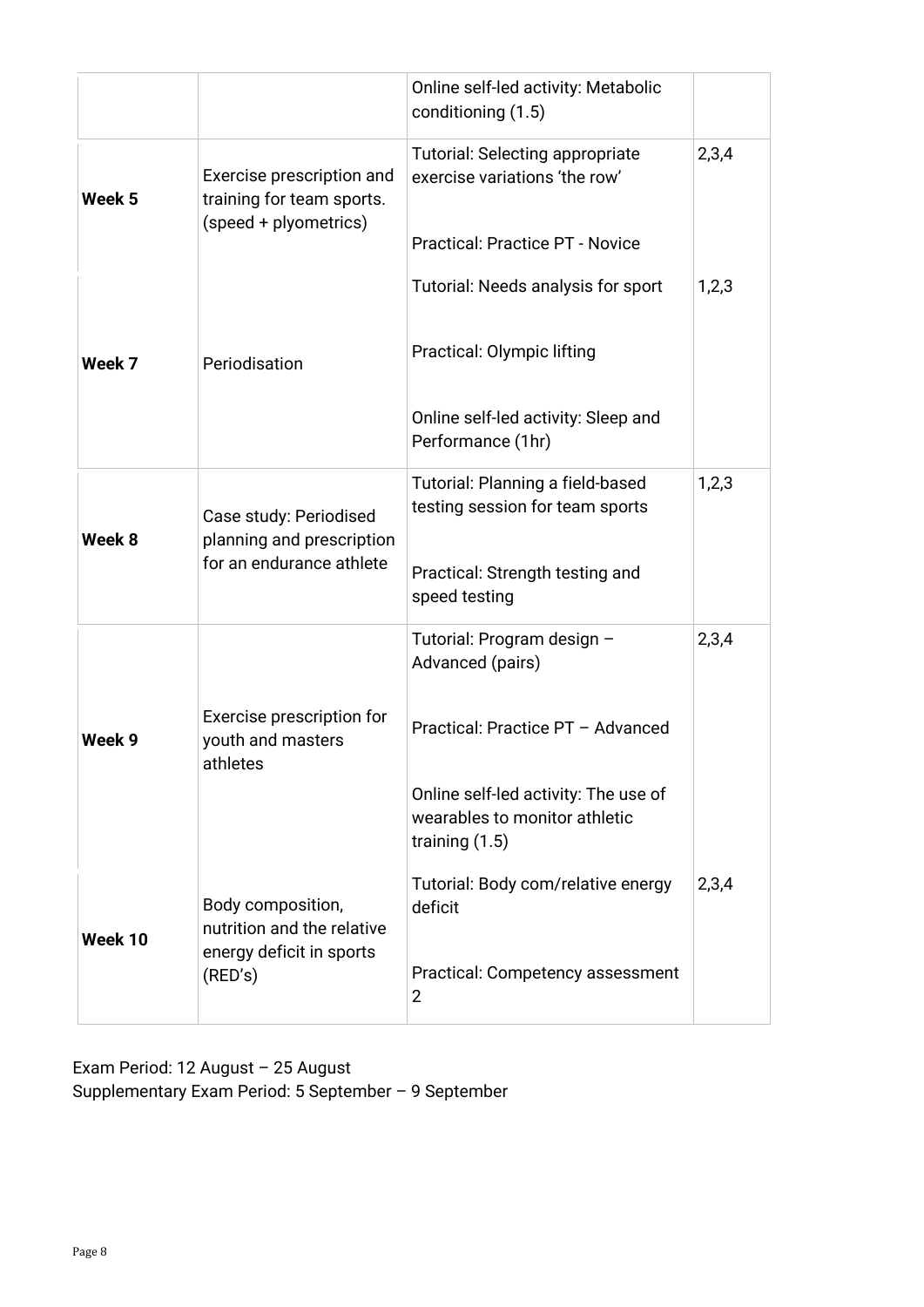# <span id="page-8-0"></span>**5. Assessment**

## <span id="page-8-1"></span>5.1 Assessment tasks

| <b>Assessment task</b>                                                     | Length             | Weight | Due date and time              |
|----------------------------------------------------------------------------|--------------------|--------|--------------------------------|
| <b>Assessment 1: Practical skills</b><br>portfolio                         |                    | 20     | Week 4 and 10 in class<br>time |
| <b>Assessment 2: Individual</b><br>assignment                              | 2 pages            | 30     | Week 5                         |
| <b>Assessment 3: Prescription /</b><br>periodisation write ups for clients | $2000$ words $ 30$ |        | Week 10                        |
| <b>Assessment 4: Practical Viva exam</b>                                   |                    | 20     | Exam period                    |

Both written assessments (individual and group) are due in the respective week on **Friday at 9am**.

## **Further information**

UNSW grading system:<https://student.unsw.edu.au/grades>

UNSW assessment policy:<https://student.unsw.edu.au/assessment>

## <span id="page-8-2"></span>**5.2 Assessment criteria and standards**

## **Practical skill portfolio (Competencies in week 4 and week 10 worth 10% each) (20%)**

Practical competencies will be selected from a checklist of industry standard skills which students will develop throughout the practical components of this course. These competencies will be taught in practical classes and assessed in weeks 4 and 10 in your regular practical class time. This assessment is a hurdle task where an average of the two x 10% competencies must be at least 70% to pass the course.

You will also be required to keep a logbook in keeping with standards expected by ESSA. This logbook will need to be completed for each hour that you attend your practicum site. This logbook will not be marked as part of your grade for HESC3501 but is needed for graduation and accreditation so must be completed to the standard expected.

## **Individual assignment (Week 5) (30%)**

This is an individual exercise prescription case study assignment. Students will program exercise for one week for a novice client. This assignment will have a two-page limit (one page of prescription tables,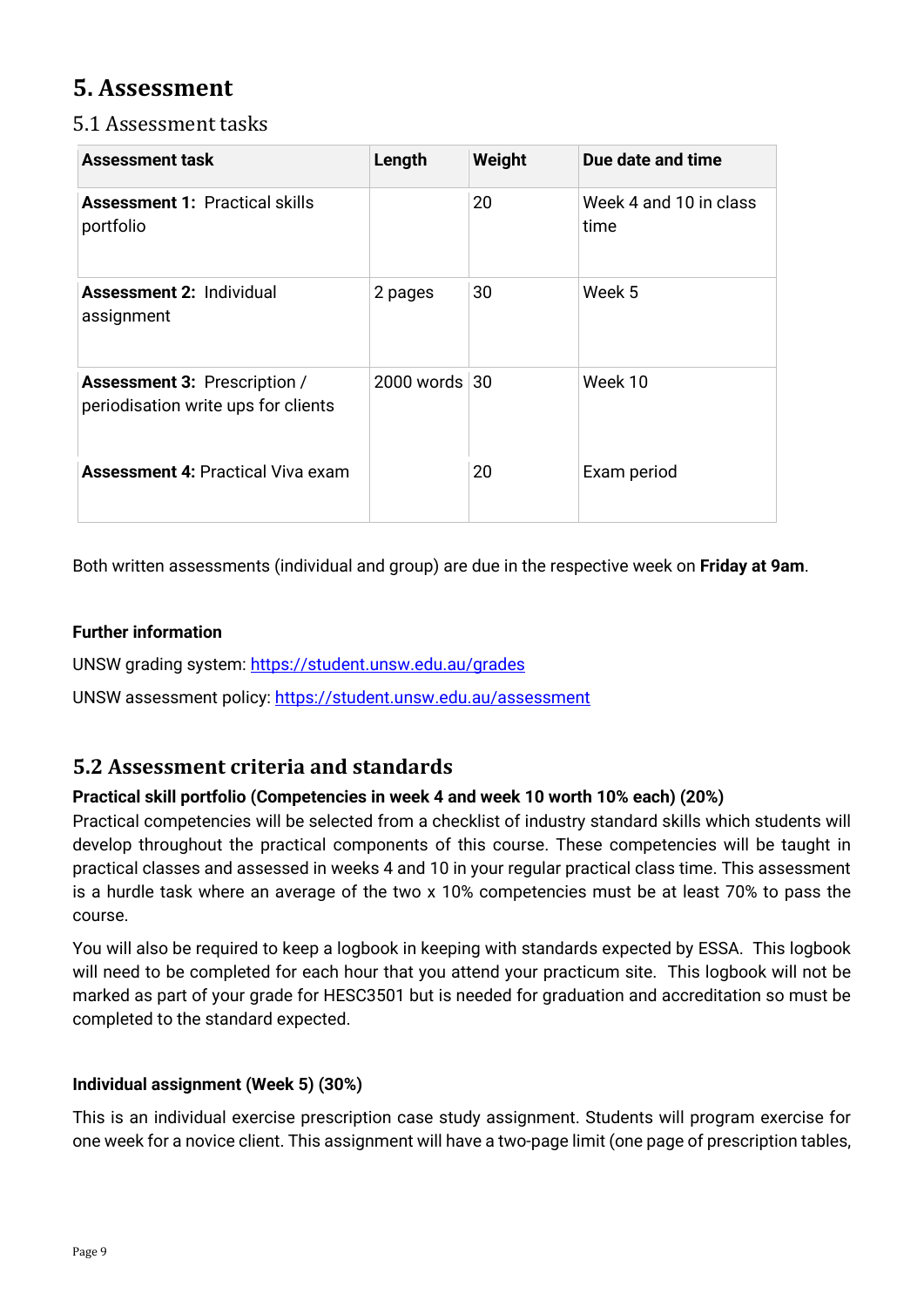and one page of referenced rationale/justification). Feedback provided following this assessment will help improve exercise prescriptions for the group written assignment due in week 10.

#### **Prescription / periodisation write ups for clients (Week 10) (30%)**

In this group assignment, students will work as a group to write up an exercise prescription/ periodisation plan. The prescription will be specific to apparently healthy clients. The prescription will follow evidence-based practice on appropriate exercise prescription and periodisation guidelines for case studies in this population. This assessment will have a maximum word limit of 2000 words.

#### **Practical Viva exam (Exam period) (20%)**

This is an oral exam performed individually by each student. Each student will be randomly allocated two case study scenario's and asked a series of pre-determined questions. The questions may be based on any content covered throughout HESC3501 (lectures, online material, practicals, and tutorials). General feedback will be provided via the Moodle page. Specific feedback can be provided at the request of the student. This assessment will be held during the university final exam period. This is a mastery assessment for the course (70% pass mark).

## <span id="page-9-0"></span>**5.3 Submission of assessment tasks**

#### **Late Submission**

Late submissions will be penalised at 5% per day capped at five days (120 hours). Students will not be permitted to submit their assessments after this date.

#### **Special Consideration**

If you experience a short-term event beyond your control (exceptional circumstances) that impacts your performance in a particular assessment task, you can apply for Special Considerations.

You must apply for Special Consideration **before** the start of your exam or due date for your assessment, except where your circumstances of illness or misadventure stop you from doing so.

If your circumstances stop you from applying before your exam or assessment due date, you must **apply within 3 working days** of the assessment, or the period covered by your supporting documentation.

More information can be found on the [Special Consideration website.](https://www.student.unsw.edu.au/special-consideration)

## <span id="page-9-1"></span>**5.4. Feedback on assessment**

Students will receive feedback on the practical skills portfolio (competencies in week 4 and 10) through Moodle and will also receive their graded rubric. Individualised feedback will be provided for the written and group assessments within 10 business days of all students completing the assessment through Turnitin. For the viva, general feedback will be provided via the Moodle page and specific feedback can be provided at the request of the student.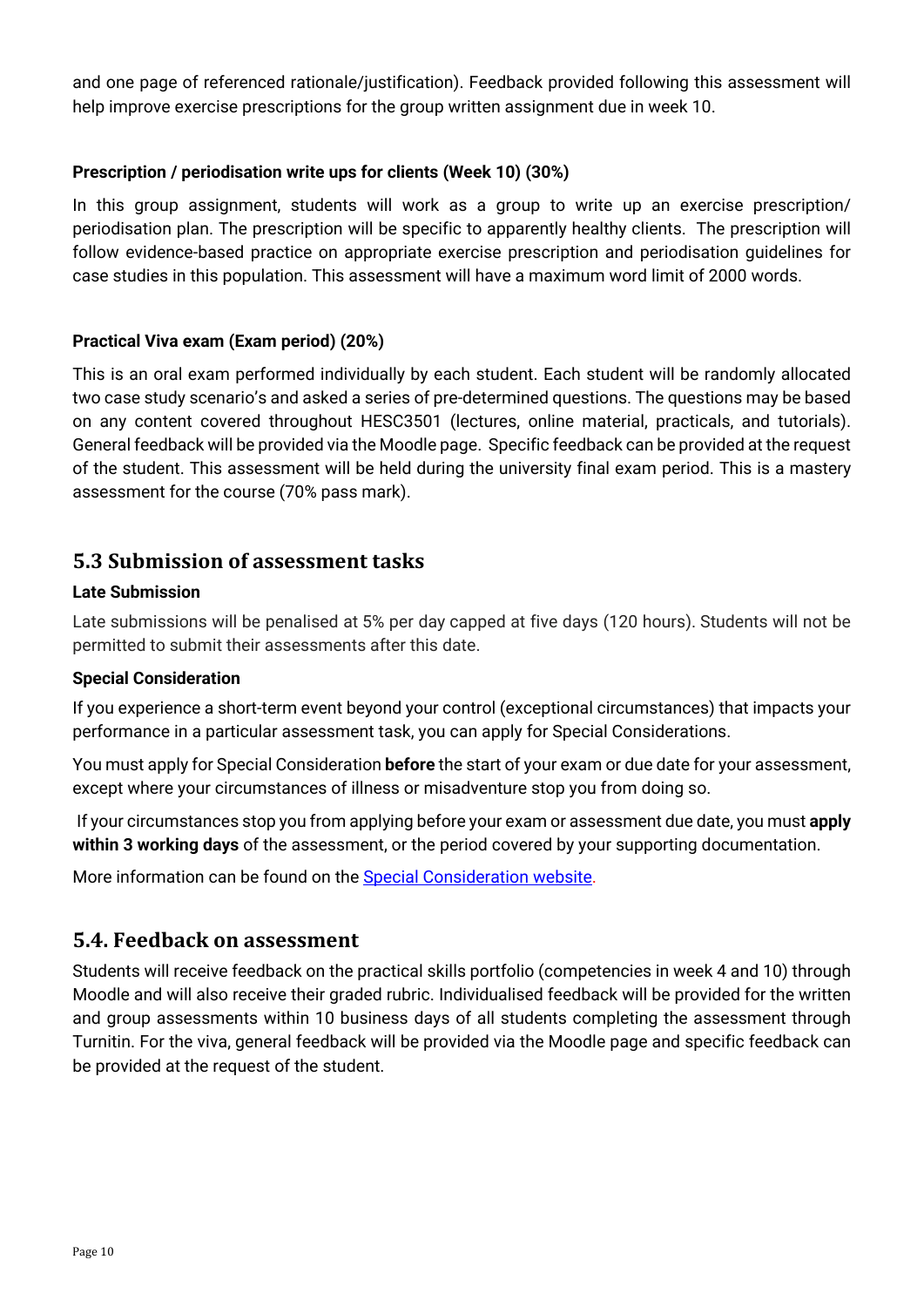# <span id="page-10-0"></span>**6. Academic integrity, referencing and plagiarism**

**Referencing** is a way of acknowledging the sources of information that you use to research your assignments. You need to provide a reference whenever you draw on someone else's words, ideas or research. Not referencing other people's work can constitute plagiarism.

Further information about referencing styles can be located at <https://student.unsw.edu.au/referencing>

Academic integrity is fundamental to success at university. Academic integrity can be defined as a commitment to six fundamental values in academic pursuits: honesty, trust, fairness, respect, responsibility and courage.[1](#page-10-3) At UNSW, this means that your work must be your own, and others' ideas should be appropriately acknowledged. If you don't follow these rules, plagiarism may be detected in your work.

Further information about academic integrity and **plagiarism** can be located at:

- The Current Students site <https://student.unsw.edu.au/plagiarism>, and
- The ELISE training site https://subjectquides.library.unsw.edu.au/elise

The Conduct and Integrity Unit provides further resources to assist you to understand your conduct obligations as a student: <https://student.unsw.edu.au/conduct>.

# <span id="page-10-1"></span>**7. Readings and resources**

These resources will take the form of textbooks, journal articles or web-based resources. If available, links to the electronic form of these resources will be put on the course Moodle page.

Haff GG, Triplett NT, editors. Essentials of strength training and conditioning 4th edition. Human kinetics; 2016.

Coombes J, Skinner T. ESSA's Student Manual for Health, Exercise and Sport Assessment. Elsevier; 2014.

See also [medicalsciences.med.unsw.edu.au/students/undergraduate/learning-resources](http://medicalsciences.med.unsw.edu.au/students/undergraduate/learning-resources)

# <span id="page-10-2"></span>**8. Administrative matters**

Student enquiries should be submitted via student portal [https://portal.insight.unsw.edu.au/web](https://portal.insight.unsw.edu.au/web-forms/)[forms/](https://portal.insight.unsw.edu.au/web-forms/)

<span id="page-10-3"></span><sup>1</sup> International Center for Academic Integrity, 'The Fundamental Values of Academic Integrity', T. Fishman (ed), Clemson University, 2013.